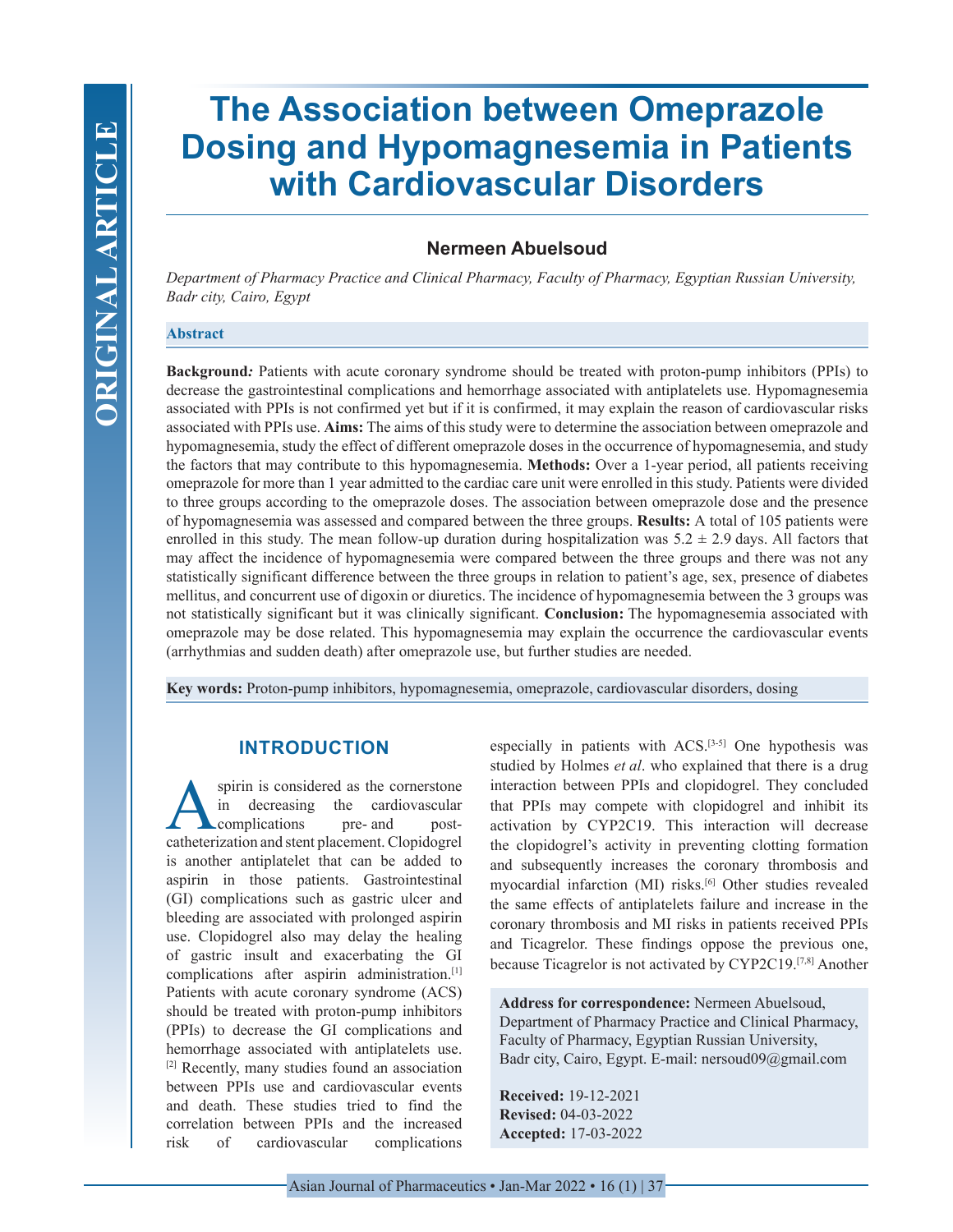possible explanation was PPIs may decrease the absorption of clopidogrel and Ticagrelor through reducing in the gastric pH.[9] However, this hypothesis was rejected, because H2 blockers also reduce the gastric pH without an increase in cardiovascular risks.[7,8] The mechanisms by which PPIs increase cardiovascular complications still unknown. In 2006, Epstein *et al.* published a report discussing the electrolyte changes of PPIs, they mentioned that omeprazole is associated with hypomagnesemia.<sup>[10]</sup> Many other case reports were published to confirm the relationship between omeprazole use and hypomagnesemia.[11-15] Their findings include: Hypomagnesemia is associated with prolonged PPIs use, symptoms of hypomagnesemia occur if Mg levels decrease to <0.5 mmol/L, the mechanisms by which this hypomagnesemia occur still unknown, hypokalemia and hypocalcemia may also occur with hypomagnesemia, Mg replacement was effective for temporary relief of symptoms. Cundy and Mackay reported that PPI withdrawal may reverse the hypomagnesemia.<sup>[16]</sup> Mg deficiency may lead to atherosclerotic lesions, because Mg plays a role in myocardium damage after occlusion of the coronary artery in animal experiments. Human experiments revealed that Mg administration during the first 24 h after Mihas beneficial effect in the mortality rates. Intracellular Mg depletion may be present even if the serum Mg is normal. This observation was determined by muscle biopsy in patients with normal serum Mg levels and evidence of Mg stores depletion. Hypoalbuminemia may also affect the measured Mg levels as one-third of magnesium is bounded to the serum albumin. [17] Mg depletion may affect potassium flow through channels during phase 4 of the action potential.<sup>[18]</sup> Mg also affects the calcium flow through the sarcoplasmic reticulum, its effect is similar to the Ca – channel blockers.<sup>[19]</sup> Nowadays, it is confirmed that Mg administration decreases the incidence of arrhythmias and death which enhances the survival in patients with MI.<sup>[20]</sup> Hypomagnesemia associated with PPIs is not confirmed yet but if it is confirmed it may explain the reason for cardiovascular risks associated with PPIs use. The main objectives of this study are to determine the association between omeprazole and hypomagnesemia, study the effect of different omeprazole doses in the occurrence of hypomagnesemia, and study the factors that may contribute to this hypomagnesemia.

# **MATERIALS AND METHODS**

#### **Design**

This was prospective observational evaluation with descriptive analysis.

#### **Setting**

The critical care unit (CCU) at Prince Sultan Cardiac Center – Saudi Arabia.

#### **Patients**

Over a 1-year period, all patients receiving omeprazole for more than 1 year admitted to the CCU were enrolled in this study. Patients were excluded if there is no follow-up for the magnesium level, receiving laxatives congaing magnesium, or H-2 receptor antagonist.

#### **Patients follow-up**

The principle investigator of this study was a clinical pharmacist consultant working in the cardiology center and she was responsible for monitoring CCU patients. During her daily follow-up of the patients, magnesium, potassium, calcium, and serum creatinine levels were assessed and recorded for each patient until the patient's discharge. Hypomagnesemia was defined as any magnesium level <0.8 mmol/L. Omeprazole doses and the use of any other drugs that may cause hypomagnisemia were also recorded and all patients' characteristics that may contribute to the risk of hypomagnesemia were collected. Patients characteristics included were patient's age, gender, the presence of diabetes mellitus, or the use of diuretics and/or digoxin during omeprazole use.

## **Patients' groups**

To study the effect of omeprazole doses on the magnesium levels, patients were divided into three groups:

Group I: All patients prescribed omeprazole 20 mg/day

Group II: All patients prescribed omeprazole 40 mg/day or 20 mg/twice daily

Group III: All patients prescribed omeprazole 40 mg/twice daily

#### **Statistical analysis**

Data were presented as the mean  $\pm$  SD. ANOVA was used to compare between the three groups and  $P < 0.05$ was considered statistically significant. SPSS was used (version 18.0, Chicago, IL, USA).

## **RESULTS**

A total of 105 patients were enrolled in this study. The mean follow-up duration during hospitalization was  $5.2\text{\AA} \pm 2.9$  days. Table 1 shows the patients' demographics. All factors that may affect the incidence of hypomagnesemia were compared between the three groups and there was not any statistically significant difference between the three groups in relation to patient's age, sex, the presence of diabetes mellitus, and concurrent use of digoxin or diuretics. About 76% of patients in Group I had ACS, as shown in Table 1. The incidence of hypomagnesemia associated with omeprazole use is shown in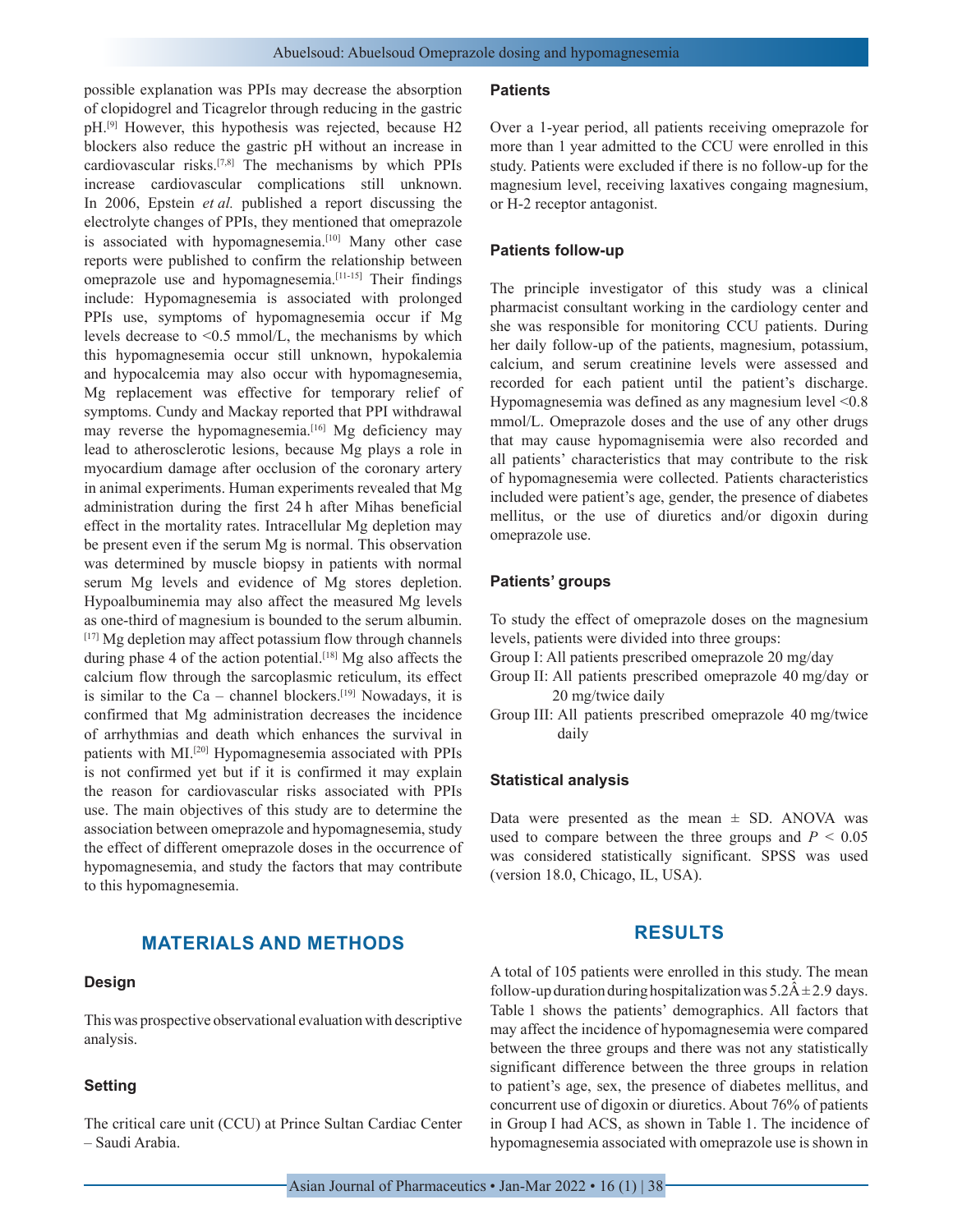Table 2, there was not any statistically significant difference between the 3 groups in the incidence of hypomagnesemia but there is clinically significant difference. Table 2 also shows that there is a statistically significant difference between the three groups in the serum creatinine elevation. This means increasing the Omeprazole doses may be associated with hypomagnesaemia and deterioration in kidney functions as presented by serum creatinine elevation. Potassium and calcium serum levels were also monitored, but as shown in Table 2, there was not any statistically significant difference between the three groups. The serum potassium and calcium levels were within the normal ranges in all groups. Figures 1–3 shows the detected serum magnesium levels in the three groups. As shown in these figures, increasing omeprazole doses were associated with an increase in the incidence of hypomagnesemia.

### **DISCUSSION**

As shown in Table 2 and Figures 1–3, omeprazole use is associated with hypomagnesemia. Our findings were consistent with the results of three other studies conducted in the USA, Alhosaini *et al*. conducted a study on 62 hemodialysis patients and concluded that PPIs are associated with hypomagnesemia.[21] El-Charabaty *et al*. also conducted a study on a total of 262 intensive care patients with cardiac arrhythmias and their conclusion was the same as our conclusion.[22] Gau *et al*. study was conducted on 487 inpatients and their conclusion was PPIs use causes hypomagnesemia.[23] The same findings were found by Kim *et al*. in Korea.[24] Many other studies could not confirm the association between PPIs use and hypomagnesemia, Biyik *et al*. conducted a study on a total of 238 outpatients in Turkey and concluded that Mg level was the same between PPIs and Non-PPIs users.[25] The same findings were detected by Faulhaber *et al*. in Brazil,[26] Koulouridis *et al*. in the USA,[27] and Van Ende *et al*. in Belgium.[28] Another case report concluded that severe hypomagnesemia along with hypocalcemia and hypokalemia were associated with prolonged use of PPIs.[10] Hypocalcemia and hypokalemia were not detected in this present study, as shown in Table 2. About 76% of the enrolled patients were receiving loop diuretic (Furosemide) and 29% were receiving potassium sparing diuretics (Spironolactone). The use of diuretics did not affect the incidence of hypomagnesemia associated with omeprazole use in this present study. These findings were comparable with those of William *et al*. in the USA, who conducted a study on a total of 278 outpatients and

| <b>Table 1:</b> Patients' demographics that may affect the occurrence of hypomagnesemia                                         |                                |                                 |                               |                                                        |  |  |
|---------------------------------------------------------------------------------------------------------------------------------|--------------------------------|---------------------------------|-------------------------------|--------------------------------------------------------|--|--|
| <b>Patients' characteristics</b>                                                                                                | Group $(n=63)$<br>$n.$ (%)     | Group II $(n=27)$<br>$n.$ (%)   | Group III $(n=15)$<br>n. (%)  | P-value<br>(Statistically significant<br>$if < 0.05$ ) |  |  |
| Age elderly >65 years                                                                                                           | 24 (38%)                       | 14 (50%)                        | 3(20%)                        | 0.55                                                   |  |  |
| Sex (Male)                                                                                                                      | 51 (81%)                       | 16 (62%)                        | 10 (69%)                      | 0.532                                                  |  |  |
| Diabetes mellitus                                                                                                               | 36 (57%)                       | 12 (44%)                        | 3(20%)                        | 0.31                                                   |  |  |
| Use of digoxin concurrently with<br>omeprazole                                                                                  | 14%                            | 11%                             | 20%                           | 0.92                                                   |  |  |
| Use of diuretics concurrently with<br>omeprazole<br>Furosemide<br>Spironolactone                                                | 57%<br>25%                     | 88%<br>33%                      | 83%                           | 0.16<br>0.82                                           |  |  |
| Underlying Cardiovascular diseases<br>Acute coronary syndrome<br>(Angina, STEMI, NSTEMI)<br><b>Heart failure</b><br>Arrhythmias | 48 (76%)<br>15 (24%)<br>9(14%) | 9(33%)<br>14 (50%)<br>$3(11\%)$ | 3(20%)<br>$8(50\%)$<br>3(20%) | $0.018*$<br>0.11<br>0.90                               |  |  |
|                                                                                                                                 |                                |                                 |                               |                                                        |  |  |

*n*.: Number, \*: Statistically significant

| <b>Table 2:</b> Electrolytes and serum creatinine levels of the studied groups |                                         |                                           |                                            |                                                        |  |  |
|--------------------------------------------------------------------------------|-----------------------------------------|-------------------------------------------|--------------------------------------------|--------------------------------------------------------|--|--|
| <b>Electrolytes and serum</b><br>creatinine levels                             | Group $1(n=63)$<br>Mean±SD <sup>#</sup> | Group II $(n=27)$<br>Mean±SD <sup>#</sup> | Group III $(n=15)$<br>Mean±SD <sup>#</sup> | <b>P-value (Statistically</b><br>significant if <0.05) |  |  |
| Serum Magnesium mmol/L                                                         | $0.85 \pm 0.16$                         | $0.94 \pm 0.14$                           | $0.97 + 0.17$                              | $0.073*$                                               |  |  |
| Serum creatinine umol/L                                                        | $117+31$                                | $127 + 51$                                | $146 + 36$                                 | $0.040*$                                               |  |  |
| Serum calcium mmol/L                                                           | $2.215 \pm 0.1321$                      | $2.1722 \pm 0.071$                        | $2.1933+0.1477$                            | 0.68                                                   |  |  |
| Serum Potassium<br>(mEq/L)                                                     | $3.9 \pm 0.15$                          | $3.92 \pm 0.19$                           | $3.94 \pm 0.20$                            | 0.94                                                   |  |  |

\*: Statistically significant, #: Standard deviation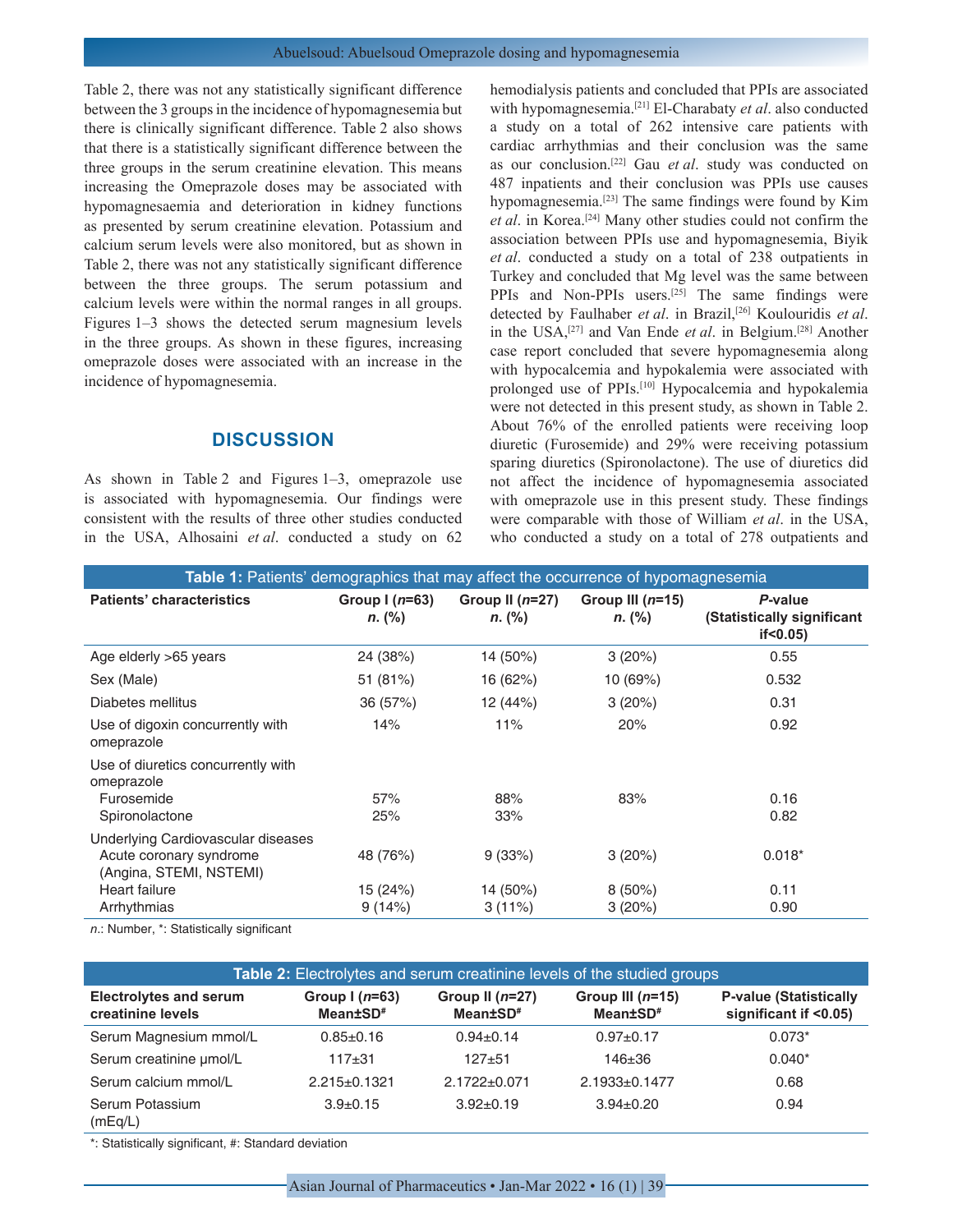

**Figure 1:** The detected serum magnesium levels (mmol/L) in Group I



**Figure 2:** The detected serum magnesium levels (mmol/L) in Group II



**Figure 3:** The detected serum magnesium levels (mmol/L) in Group III

concluded that diuretics use will not modify the effect of PPIs on Mg.[29] Different findings were revealed Danziger *et al*. [30] and Lindner *et al*.,[31] who concluded that hypomagnesemia was significantly associated with the use of PPI or both PPIs concurrently with diuretics. The effect of age on the incidence of hypomagnesemia was studied and as shown in Table 1, age did not affect the incidence of hypomagnesemia. Another study conducted by Sumukadas *et al*. on 196 elderly patients, concluded that lower incidence of magnesemia was detected in PPIs users renal dysfunction.<sup>[32]</sup> Regarding the deterioration in renal functions, Table 2 shows that there is an association between the increase in omeprazole dose and the increase in serum creatinine. Many other studies documented that acute interstitial nephritis[33] and acute kidney injury[34] may occur with prolonged omeprazole use. Another study concluded that PPI use<sup>[35]</sup> or its associated hypomagnesemia<sup>[36]</sup> may be a risk factor for chronic renal failure. Up to our knowledge, this is the first study conducted to determine the effect of different omeprazole doses in the occurrence of hypomagnesemia. The patients received omeprazole in three different doses 20mg daily, 40 mg daily and 40 mg twice daily. Another study conducted by Lazarus *et al*. concluded that the risk of hypomagnesemia is higher if PPI is given every 12 h than if it is given every 24 h. Their study design compared the frequency of omeprazole administration, not the total dose/day.[37]

## **CONCLUSION**

Omeprazole use is associated with hypomagnesemia. This hypomagnesemia may be dose related, the incidence of hypomagnesemia was higher with omeprazole dose of 40 mg twice daily. This high dose was also associated with an elevation in the serum creatinine. Hypomagnesemia associated with prolonged omeprazole use may explain the occurrence the cardiovascular events (arrhythmias and sudden death) after omeprazole use. Further studies should be conducted to confirm these findings.

# **ETHICAL APPROVAL**

The study was approved by the research and training center of Prince Sultan Cardiac Center

## **ACKNOWLEDGMENT**

The author would like to acknowledge Dr. Hassan Khalaf, the head of research and training center Prince Sultan Cardiac Center for his valuable cooperation

#### **REFERENCES**

- 1. Tantry US, Kereiakes DJ, Gurbel PA. Clopidogrel and proton pump inhibitors: influence of pharmacological interactions on clinical outcomes and mechanistic explanations. JACC Cardiovasc Interv 2011;4:365-80.
- 2. Bhatt DL, Cryer BL, Contant CF, Cohen M, Lanas A, SchnitzerTJ, *et al.* Clopidogrel with or without omeprazole in coronary artery disease. N Engl J Med 2010;363:1909-17.
- 3. Simon T, Steg PG, Gilard M, Blanchard D, Bonello L, Hanssen M*, et al.* Clinical events as a function ofproton pump inhibitor use, clopidogrel use, and cytochrome P450 2C19 genotype in a large nationwidecohort of acute myocardial infarction: Results from the french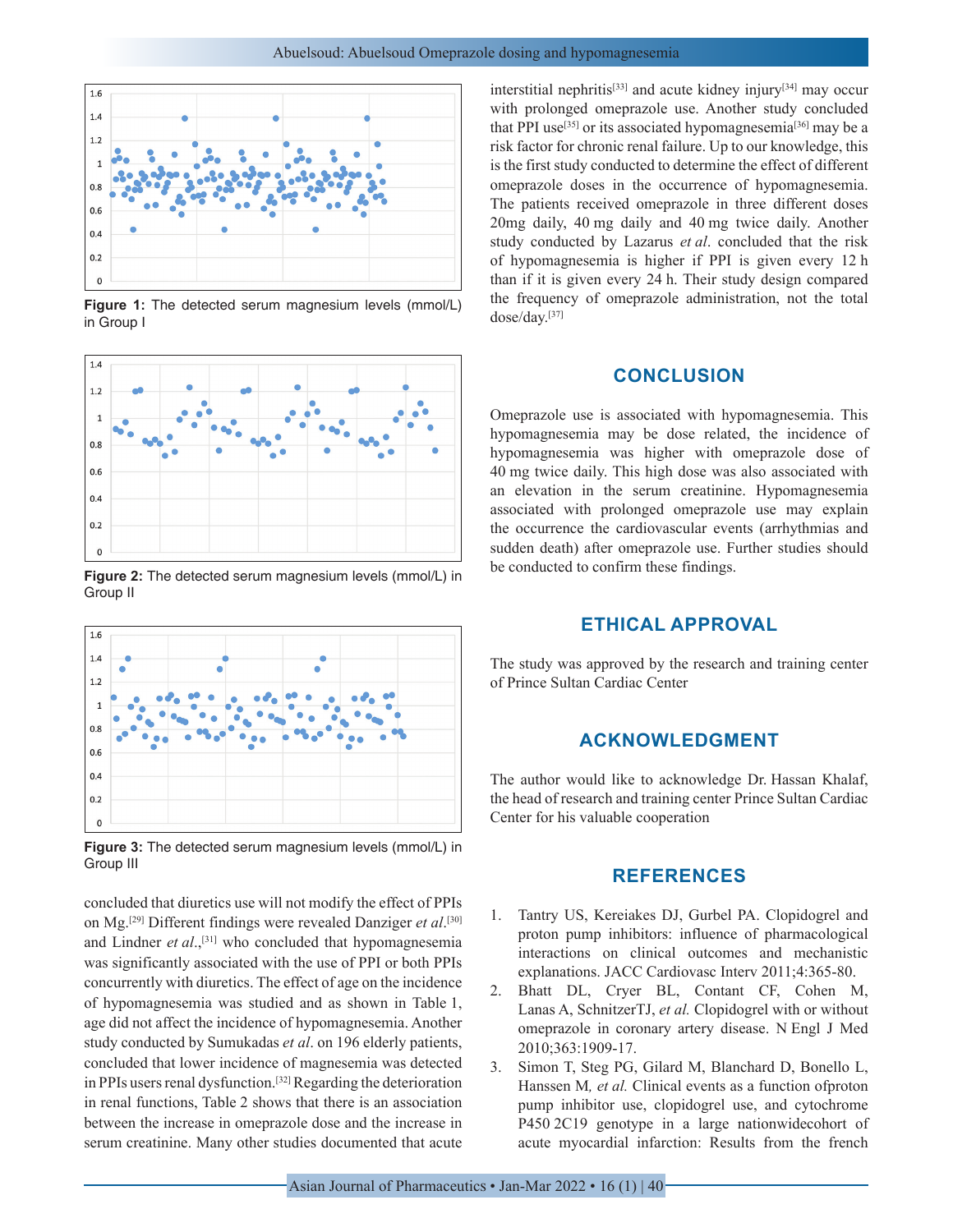registry of acute ST-elevation and non-ST-elevation myocardial infarction (FAST-MI) registry. Circulation 2011;123:474-82.

- 4. Charlot M, Ahlehoff O, Norgaard ML, Jørgensen CH, Sørensen R, Abildstrøm SZ, *et al.* Proton-pump inhibitors are associated with increased cardiovascular risk independent of clopidogrel use: A nationwide cohort study. Ann Intern Med 2010;153:378-86.
- 5. Douglas IJ, Evans SJ, Hingorani AD, Grosso AM, Timmis A, Hemingway H, *et al.* Clopidogrel and interaction with proton pump inhibitors: Comparison between cohort and within person study designs. BMJ 2012;345:e4388.
- 6. Holmes DR, Dehmer GJ, Kaul S, Leifer D, O'Gara PT, Stein CM. ACCF/AHA clopidogrel clinical alert: Approaches to the FDA "boxed warning": A report of the American college of cardiology foundation task force on clinical expert consensus documents and the American heart association endorsed by the society for cardiovascular angiography and interventions and the society of thoracic surgeons. J Am Coll Cardiol 2010;56:321-41.
- 7. Charlot M, Grove EL, Hansen PR, Olesen JB, Ahlehoff O, Selmer C, *et al.* Proton pump inhibitor use and risk of adverse cardiovascular events in aspirin treated patients with first time myocardial infarction: Nationwide propensity score matched study. BMJ 2011;342:d2690.
- 8. Goodman SG, Clare R, Pieper KS, Nicolau JC, Storey RF, Cantor WJ, *et al.* Association of proton pump inhibitor use on cardiovascular outcomes with clopidogrel and ticagrelor: Insights from the platelet inhibition and patient outcomes trial. Circulation 2012;125:978-86.
- 9. Dunn SP, Steinhub, SR, Bauer D, Charnigo RJ, Berger PB, Topol EJ. Impact of proton pump inhibitor therapy on the efficacy of clopidogrel in the CAPRIE and CREDO trials. J Am Heart Assoc 2013;2:e004564.
- 10. Epstein M, McGrath S, Law F. Proton-pump inhibitors and hypomag-nesemic hypoparathyroidism. N Engl J Med 2006;355:1834-6.
- 11. Broeren MA, Geerdink EA, Vader HL, van den Wall Bake AW. Hypomagnesemia induced by several protonpump inhibitors. Ann Intern Med 2009;151:755-6.
- 12. Doornebal J, Bijlsma R, Brouwer RM. An unknown but potentially serious side effect of proton pump inhibitors: Hypomagnesemia. Ned Tijdschr Geneeskd 2009;153:A711.
- 13. Kuipers MT, Thang HD, Arntzenius AB. Hypomagnesaemia due to use of proton pump inhibitors--a review. Neth J Med 2009;67:169-72.
- 14. Hoorn EJ, van der Hoek J, de Man RA, Kuipers EJ, Bolwerk C, Zietse R. A case series of proton pump inhibitor-induced hypomagnesemia. Am J Kidney Dis 2010;56:112-6.
- 15. Regolisti G, Cabassi A, Parenti E, Maggiore U, Fiaccadori E. Severe hypomagnesemia during long-term treatment with a proton pump inhibitor. Am J Kidney Dis 2010;56:168-74.
- 16. Cundy T, Mackay J. Proton pump inhibitors and severe hypomag-nesaemia. Curr Opin Gastroenterol 2011;27:180-5.
- 17. Efstratiadis G, Sarigianni M, Gougourelas I. Hypomagnesemia and cardiovascular system. Hippokratia 2006;10:147-52.
- 18. White RE, Hurtle HC. Magnesium ions in cardiac function: Regulator of ion channels and second messengers. Biochem Pharmacol 1989;38:859-67.
- 19. Marsepoil T, Blin F, Hardy F, Letessier G, Sebbah JL. Torsades de pointes and hypomagnesemia. Ann Fr Anesth Reanim 1985;4:524-6.
- 20. Nair RR, Nair P. Alteration of myocardial mechanics in marginal magnesium deficiency. Magnes Res 2002;15:287-306.
- 21. Alhosaini M, Walter JS, Singh S,Dieter RS, Hsieh A, Leehey DJ. Hypomagnesemia in hemodialysis patients: Role of proton pump inhibitors. Am J Nephrol 2014;39:204-9.
- 22. El-Charabaty E, Saifan C, Abdallah M, Naboush A, Glass D, Azzi G, *et al.* Effects of proton pump inhibitors and electrolyte disturbances on arrhythmias. Int J Gen Med 2013;6:515-8.
- 23. Gau JT, Yang YX, Chen R, Kao TC. Uses of proton pump inhibitors and hypomagnesemia. Pharmacoepidemiol Drug Saf 2012;21:553-9.
- 24. Kim S, Lee H, Park CH, Shim CN, Lee HJ, Park JC, *et al.* Clinical predictors associatedwith protonpump inhibitor-induced hypomagnesemia. Am J Ther 2015;22:14-21.
- 25. Biyik M, Solak Y, Ucar R, Cifci S, Tekis D, Polat İ, *et al.* Hypomagnesemia amongoutpatient long-term proton pump inhibitor users. Am J Ther 2014;24:e52-5.
- 26. Faulhaber GA, Ascoli BM, Lubini A, Mossmann M, Rossi G, Geib G, *et al*. Serummagnesium and protonpump inhibitors use: A cross-sectional study. Rev Assoc Ëœaomâed Bras 2013;59:276-9.
- 27. Koulouridis I, Alfayez M, Tighiouart H, Madias NE, Kent DM, Paulus JK, *et al.* Out-of-hospital use of proton pump inhibitors and hypomagnesemia at hospital admission: A nested case-control study. Am J Kidney Dis 2013;62:730-7.
- 28. Van Ende C, van Laecke S, Marechal C, Verbeke F, Kanaan N, Goffin E, *et al.* Proton-pumpinhibitors do not influence serum magnesium levels in renal transplant recipients. J Nephrol 2014;27:707-11.
- 29. William JH, Nelson R, Hayman N, Mukamal KJ, Danziger J. Proton-pump inhibitor use is associated with lower urinary magnesium excretion. Nephrology 2014;19:798-801.
- 30. Danziger J, William JH, Scott DJ, Lee J, Lehman LW, Mark RG, *et al.* Proton-pumpinhibitor use is associated with low serum magnesium concentrations. Kidney Int 2013;83:692-9.
- 31. Lindner G, Funk GC, Leichtle AB, Fiedler GM, Schwarz C, Eleftheriadis T, *et al.* Impact ofproton pump inhibitor use on magnesium homoeostasis: